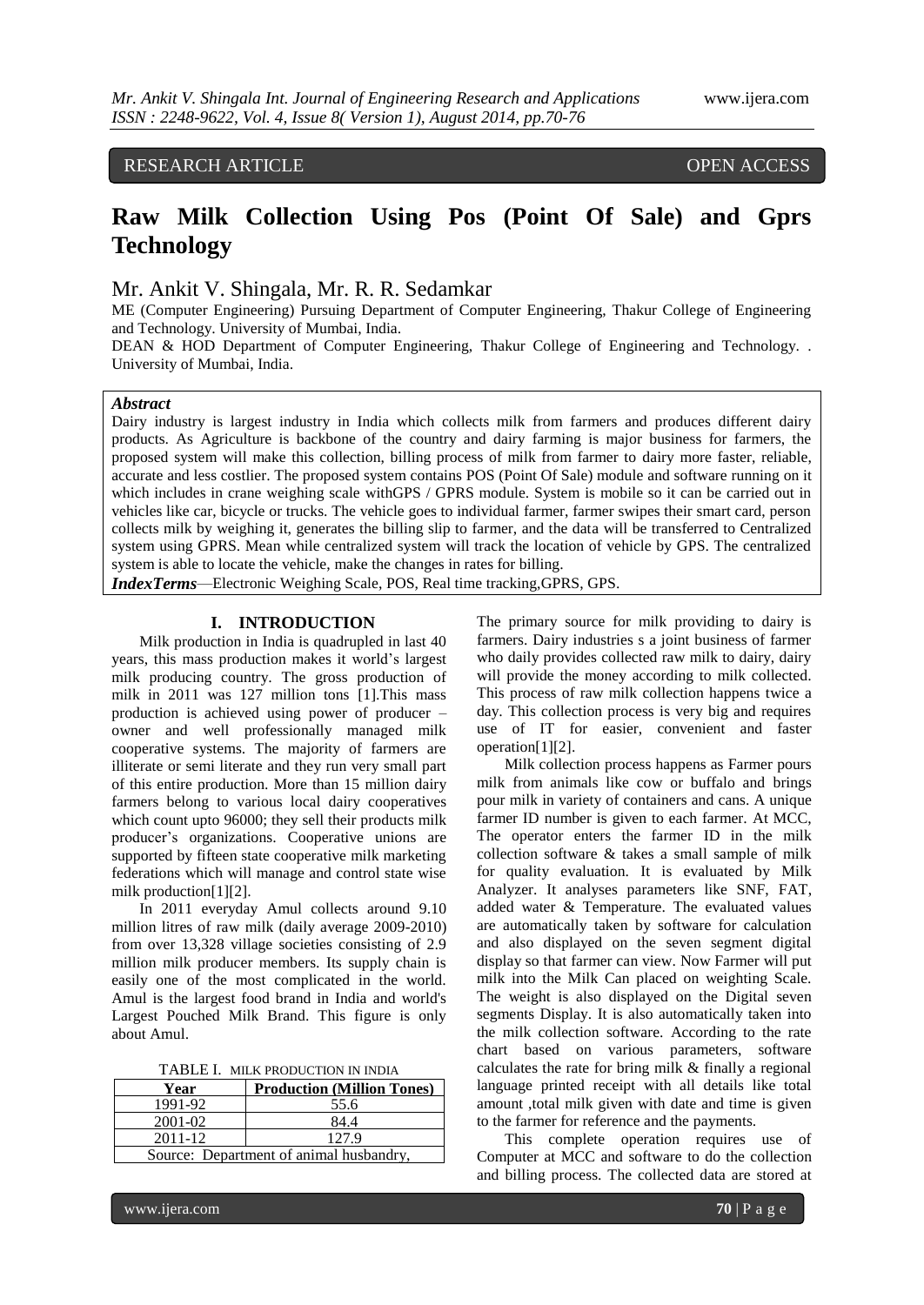MCC can be transmitted to zone head office by using of Email or using Pen Drive.

## **II. CURRENT SYSTEMS**

The present systems present in raw milk collections are either using Personal Computer or Data Processing Unit. Which is some what more costly and non portable [1][2].

PC based Automatic Milk Collection Unit(AMCU) at Milk Collection Center(MCC):

It comprise of following components:

- 1. Computer
- 2. Software
- 3. Milk Analyser
- 4. Electronic Weighing Scale
- 5. Digital Display
- 6. Printer
- 7. UPS
- 8. Battery

In this scenario milk collection done at milk collection center located in each village. Farmer has to bring raw milk to milk collection center. At milk collection center following process as below

- 1. Farmer has to collect raw milk from cow or buffalo.
- 2. Brings raw milk to collection centre. The farmer has given unique id, that id has to be entered into software.
- 3. The milk is weighed on electronic weighing scale and the weight of milk will be captured.



Figure 1.PC based Automatic Milk Collection Unit

4. Then the fat analyser analyse the Fat, SNF, Water parameters from collected milk by taking small sample of milk.

- 5. According to the parameters the price of milk is calculated.
- 6. The billing amount will be calculated and added to the database.

The system requires physical place to keep the system modules as all are large in size. System is not as such portable to move. Operation handler requires knowledge of computer for running system operation. System utilizesmore power. Power is consume by computer,printer, weighing scale and fat analyzer. Battery operation is difficult for the system as ruler area have more power failure problem in such scenario it's not much useful. UPS is solution for it but it'sa costlier solution. Its complete cost is around INR 120000[1].

Data Processor Unit based automatic milk collection system: In this scenario milk collection process will remains similar to the earlier scenario but Computer is replaced with the high end Data Processing Unit (DPU). Now DPU will communicate weighing scale and printer and fat analyzer. DPU will store data for the farmer information, billing details of farmer[2].



Figure 2. DPU based Automatic Milk Collection Unit

## **III. PROPOSED SYSTEM**

Right now available systemsin literature are not much portable and are costlier. Available system will cost around INR 80000 to120000. The proposed system will incorporate small electronic crane scale with all required module so that it will be portable and less costly. The module incorporate printer, GPRS and GSM Module so it can read data from weight sensor and shows weight on display and also print the billing details.

The milk collector person will put this unit on vehicle with milk collection vessel. Now it will visit the farmer and collects milk. The unique id of Farmer is entered into machine and weight of milk is done. Billing slip to farmer is given and record has been stored. The collected data and location information is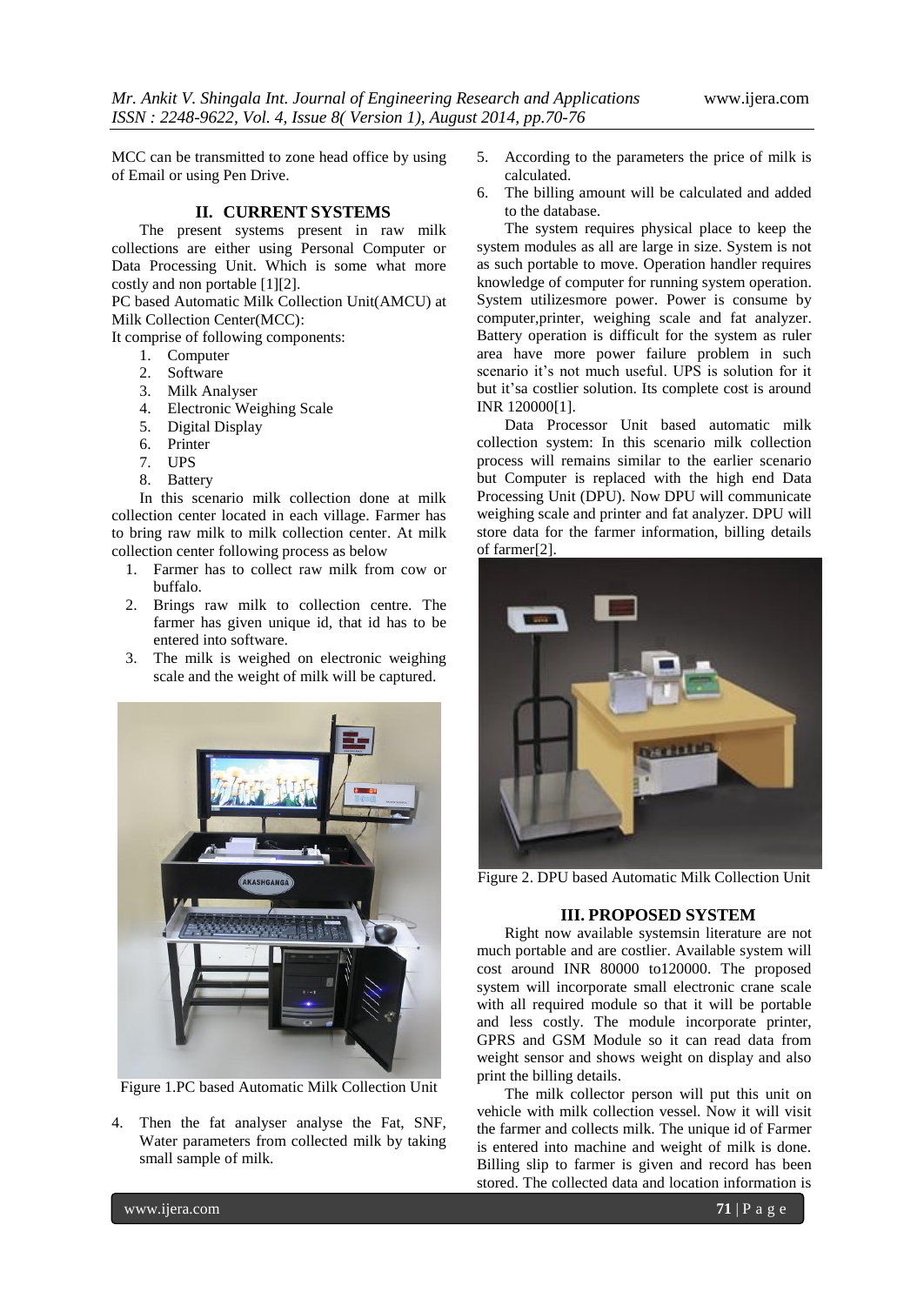transferred to centralized remote system using GPRS and the location data is collected using on GPS module.

This scenario will remove the man power required to collect and store the data in to centralized repository. The cost of system will be reduced drastically as all modules are combined together and it tracksthe vehicle in real time using GPS module on the system. System is now robust, more scalable, faster and easier operation. And also printing slip generated is in regional language so it is more usable and readable for farmers.

## **IV. PROPOSED SYSTEM ARCHITECTURE**

The Physical System architecture for transferring data is illustrated in figure 3. The system architecture comprises of vehicles where the system is placed. The system architecture basically contains two modules: the system module and remote server module. System modules willcollect information, stored into itself and send data that is collected, location data to remote server.The remote server module is listening for the packet coming arrive to it. When packet arrives it will extract the information from it and store into database[3][4][5].



Figure 3.System Architecture for Data transferred

The vehicle will move and visiting each farmer location and collects milk. The System is putted on vehicle. Now the data is transferred from truck to the nearest mobile carrier through GPRS connectivity in packets. .Mobile carriers will now delivered these packets to the remote site. Remote site continuously waits for the packets, when packet arrives the data is extracted from it and is stored to the database and waits for the next packets[3].

The system module incorporate in vehicle contains the modules illustrate in figure 4 which are,

- 1. Microcontroller
- 2. Loadcell sensor and ADC



- 4. GPRS/GPS Module
- 5. 5 x6 Keypad
- 6. Thermal Printer
- 7. Real Time clock
- 8. Data flash Storage



Figure 4.Detailed System design

The System module will initiate the LCD module initially by sending initializecommands required by GLCD. It will display home screen after initialization. After it will continuously monitoring the weight it will display on the LCD. When any farmer brings the milk to them at that time it will first weigh the milk then operator will put the farmer id using 5 x 6 keypad provided to it.When unique id is entered the details related to farmer are extracted from like farmer name, type of milk (cow or buffalo), total unpaid amount from the system database are extracted. Then the fat parameter has to be entered or it can be extracted through RS232 communication using external fat analyzer. Right now in system, fat parameters have to be entered by operator using keypad. Now system will calculate total amount based on the type of milk farmer brings, fat value of milk and weight of milk in liters. The total billing amount generated will be added into farmers account.The accounting details of total due payments, paid payments are also stored in machine. When the operator made a payment to any farmer according to that amount is deducted from his total due amount. There is also provision for selling other farming products like food for animals, fertilizer, food seeds to the farmers. The accounting and billing details data are retrieving back to machine when connected to software.

#### **V. DESIGN OF POS BILLING SYSTEM**

The system design of POS unit is a combination of weighing scale design, billing and printing module. The system uses silicon laboratories C8051F120 microcontroller as a system host, NAU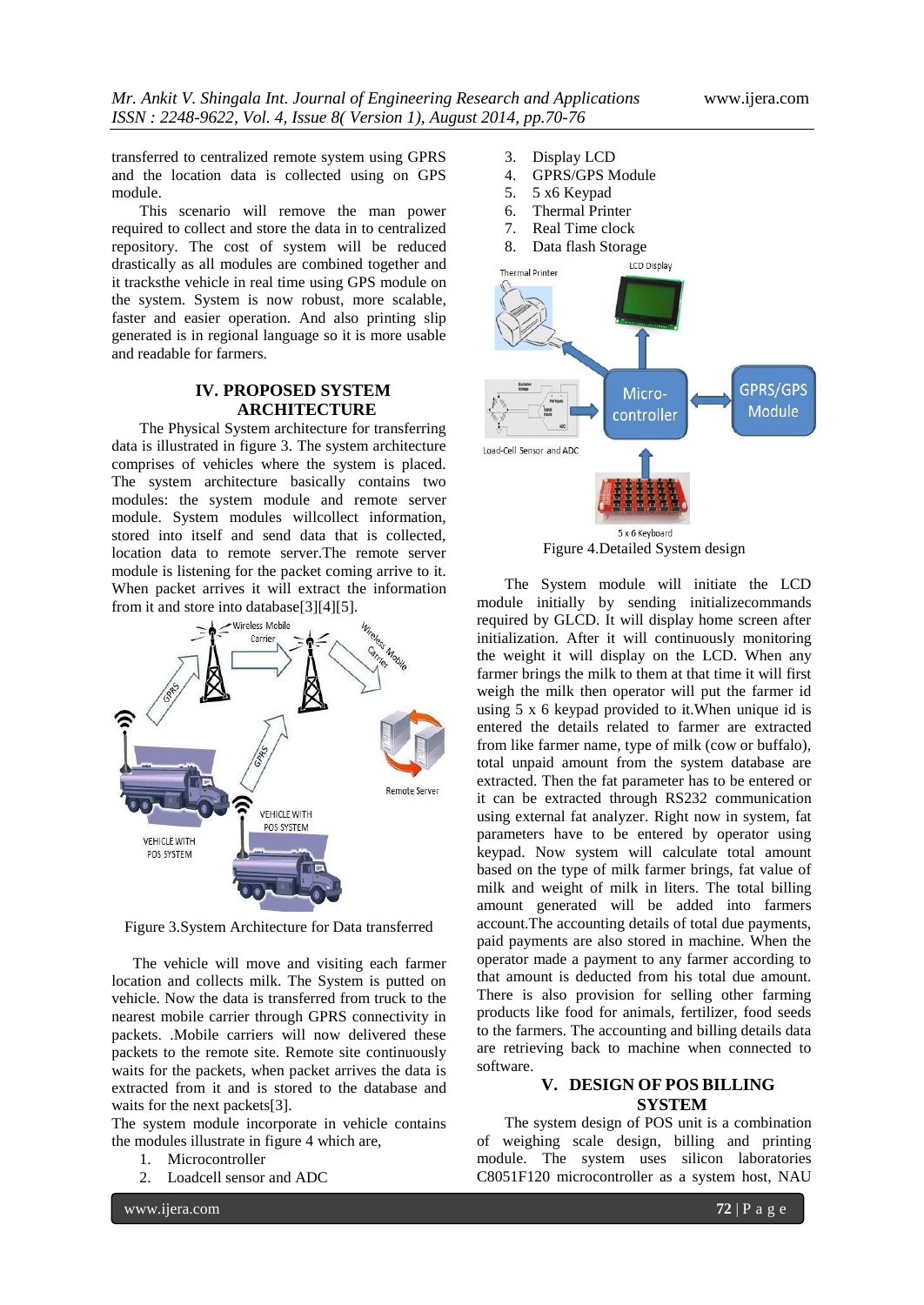7802 ADC for weighing scale designing,Load cell as weight sensor,FM3164 Real Time Clock (RTC), Thermal Printer Mechanism, TM12864H6CCOWA 128 x 64 LCD for display information, AT45 DB642D flash memory and keypad.

Weighing scale design:



Figure 5. Weighing Scale architecture

Weighing scale design consists of reading data from load cell. Load cell is a transducer which converts forceapplied to it into an electrical signal. This electrical signal is very small need to be amplifying. Then thisamplified electrical signal will convert into digital form by ADC.Then this data is read by microcontroller and processed it and displays weight. Weight is converted into liter value according to the formulae [7][8].

Our system uses NUVOTON NAU7802 ADC for this weighing purpose. This will amplify signal and convert into digital form. It is precision low power 24-bit analog to digital converter(ADC).It has onboard low noise programmable gain amplifier(PGA) and RC crystal so no need for external crystal for clock. It has two channels out of which channel 1 is used to connect with load cell. GAIN of 128 is set for maximum amplification of input signal using microcontroller.Microcontroller uses SDIO,SCLKIO pins to interact with ADC, for settingdifferent parameters and reading data from ADC.

Silicon laboratories C8051F120 is 100 pin TQFP package with high speed 8051 core support up to 100 MIPS.It has 128KB code memory for program code and 8KB RAM. It has 8 8bit IO port and internal ADC.It will connect to all the modules and run the system.The programming for the system on this microcontroller will be done on KEIL C51 softwareand Hex file is generated based on codeformicrocontroller. Now the generated hex file will be burn on microcontroller using silicon laboratories USB Debug Adapter.

RAMTRON FM3164 is serial non-volatile memory and real time clock. It will provide real time clock data in binary coded format (BCD) toprocessor for keeping track on date and time.It communicates with MCU using I2C protocol using SDA and SCL IO lines of the IC.

Atmel AT45DB642D is 28 pin, 64MB dual interface Data flash used storing data and retrieve data from MCU.It supports for holding non volatile data for microcontroller.It uses 8 bit parallel interface

for faster access and retrieving of data.Supports getting of next data or address while storing previous data.

TM12864H6CCOWA is graphics LCD consist of 128x64 dot matrix dots.it has single chip LCD driver NT75451 which can directly connected to micro-controller. It is black and white LCD so it will create black dot on white. It has 14 IO pins communicate. It has 8 bit parallel data interface with microcontroller.Microcontroller will display theinformation to user using this display.

Input keys in 6 x 5 matrixes, 30 keys for taking various different inputs form users.It will used totake user input like id, read values and other settings.

Thermal Printer Head mechanism consists of thermal print head without driver mother card. Its only head so the code for printing has to be given to this using 8 bit parallel port and control signals. It will prints the data based on data provide by Microcontroller.

The system uses Telit GM862 GSM/GPRS-GPS module.It is combined GPRS and GPS combined module.It also interacts with GM-862 GPRS/GPS module for sending data and location information to remote server. The GM862-GPS module has two 50 ohm micro miniature (MMCX) antenna connectors, one for the GPS antenna and the other for the GSM antenna. GM862 GSM modem with a frequency range of 824 ~ 960MHz  $// 1710$  ~ 1990 MHz, and a GPS Antenna 3V Magnetic Mount SMA have been implemented. The system has been designed and tested experimentally using the developed circuit.

#### **VI. PROTOTYPE RESULTS AND OUTPUT**

| 1. MILK COLLECTION<br>2. SELL OF MILK<br>3. SELL OF CATTLE FEE<br>4. MONEY TRANSACTION |  |
|----------------------------------------------------------------------------------------|--|
| 09:53:26<br>01/01/14                                                                   |  |

Figure 6. Snapshot of main display screen



The Fig. 6 and Fig. 7 is two respective screen of display. Fig. 6 is main screen from where operator has to select type of operation. Fig. 7 is milk collection screen where user just entered customer id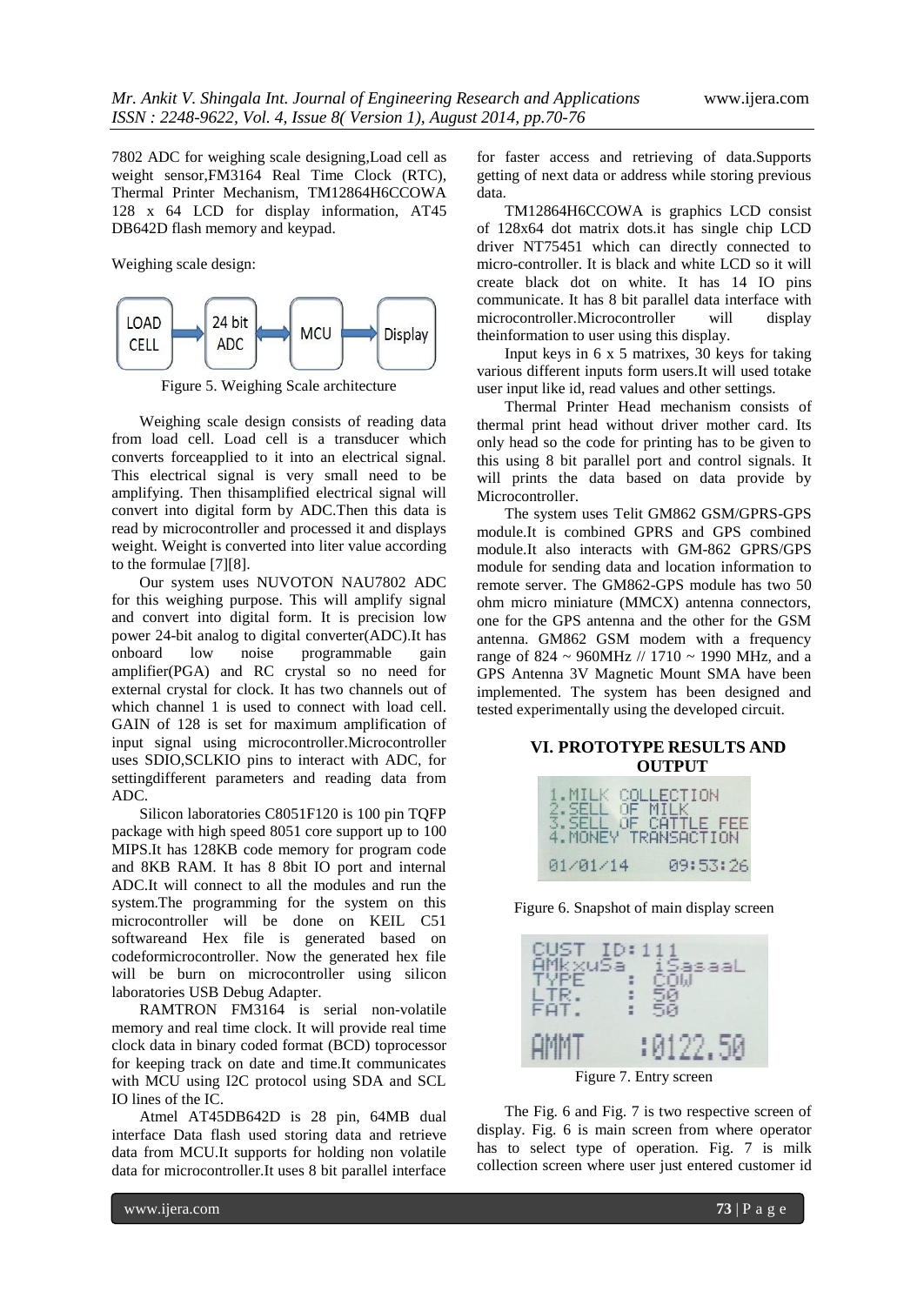"111" it will take the name and type of milk he supplies.

```
दैनंदीन दुध संकलन
दिनांक: ०१ / ०१ / १४ शिफ़ट: सकाल
पावती क. : 000008
सभासद क्रमोंक: 080?
                    दुध प्रकार: म्हैस
प्रक×ाश सावंत
लिटर: 004. &
फॅट : 00८. ९ दर: ३९. ८०
एकण आकार :
               222.66
```


|       | दुध संकलन अहवाल |                              |
|-------|-----------------|------------------------------|
|       |                 | दिनांकः ०१/०१/१४ शिफ़टः सकाळ |
|       | सभासद क्र. लिटर | ਾਨੌਂਟ                        |
| 8032  | 0.09            | 84.4                         |
| 0034  | 004.0           | 04.4                         |
| 9990  | 000.9           | 04.0                         |
| 9882  | 000.4           | BC.9                         |
| 8883  | 004.0           | 84.4                         |
| 8888  | 004.4           | 84.4                         |
| 9990  | 004.0           | 84.8                         |
| 88.24 | 004.0           | 84.8                         |
| 3598  | 004.0           | 84.8                         |
| 0580  | 00C.0           | 80.8                         |



| दैनंदीन अहवाल                                                   |               |  |
|-----------------------------------------------------------------|---------------|--|
| दिनांक: 0१/0१/१४ शिफ़ट: सक्रह                                   |               |  |
|                                                                 | म्हैस गाय एक् |  |
| दुध सकलन : 0.0 १८.0 १८.0                                        |               |  |
| दुध विक्री : 0.0 0.0 0.0                                        |               |  |
| शिल्लक दुध : 0.0 १८.0 १८.0                                      |               |  |
| दुध संकलन झालेले सभासद : 03                                     |               |  |
| दुध संकलन न झालेले सभासद : ३५२<br>जमा रककम : 00<br>उचल रककम: 00 |               |  |

Figure 10.printed slip of Daily milk collection Report

| व्हावचर                           |
|-----------------------------------|
| दिनाक: 0१/0१/१४ शिफ़ट: सकाल       |
| पावती क्र. : 000000               |
| सभासद कः ७१२१ व्हावचर प्रकार: जमा |
| मुरेश पाटील                       |
| एक्रण आकार : ५००                  |
|                                   |
| Figure 11. Payment Slip           |
|                                   |
| खादय विक्री                       |
| दिनाक: 0१/0१/१४ शिफट: सकाठ        |
| ावती क. : ८००००६                  |
| भासद क.: ०२९ ०                    |
| शुखादय नाव:गोळी पेड               |
| बासो पोक×ले                       |
| गाः ०५ दरः ०८५०                   |
| एकण आकार : ४२५०                   |

Figure 12.Printed slip of Product Sell

Fig. 9 shows daily milk collected reports. Fig. 10 shows total milk collection report. Fig. 11 shows the payment slip of payment given to the farmer. Fig. 12 shows selling of other farming products to farmer.

#### **VII. STRUCTURE FOR GUI SOFTWARE**

Software design consists of GUI with database for transferring and retrieving data from billing

www.ijera.com **74** | P a g e

AN A

machine.GUI is developed in Microsoft Visual Basic 6.Software is connected with MS Access database through OLEDB database connectivity.GUI is to make to transfer and retrieve data to or from machine. GUI is illustrating in Fig. 13.

|                 | <b>Select Option:</b>        |                      |                                      | <b>Master Details</b> |  |
|-----------------|------------------------------|----------------------|--------------------------------------|-----------------------|--|
|                 | © Operator © Stock           |                      |                                      |                       |  |
|                 | • Product • Print Setting    |                      |                                      |                       |  |
| Product Data:   |                              |                      |                                      |                       |  |
|                 | Product Code: 001            |                      |                                      |                       |  |
|                 | Product Name: FERTILIZER     |                      |                                      |                       |  |
|                 | Product Short Name: KHAT     |                      |                                      |                       |  |
|                 | Measure: KG                  |                      |                                      |                       |  |
| 200.00<br>Rate: |                              |                      |                                      |                       |  |
| <b>New</b>      | <b>Update</b>                | <b>Save</b>          |                                      | <b>Delete</b>         |  |
| groupBox3       |                              |                      |                                      |                       |  |
| Send            |                              | <b>Receive Bills</b> |                                      | <b>Receive Stocks</b> |  |
| Erase           | <b>Open Received</b><br>Bill |                      | <b>Open Received</b><br><b>Stock</b> |                       |  |

Figure 13. GUI Application

## **VIII. STRUCTURE FOR GUI SOFTWARE**

**A.Cost effective:**Theobjectives of the system are to be made cost effective is fulfilled. The system cost is reduced using making it as single module for all operations. The further cost is decreasing by single GPPRS GPS combined module so the cost of antenna and two separatemodules will be saved. Further printer head assembly is selected and drivers are implemented on the Printed Circuit Board (PCB) itself so the driver board cost has been saved.Single low cost microcontroller is selected to reduce cost drastically.For communication between all the modules RS232 is selected for GPRS, GPS and Software communication and parallel IO bus of microcontroller is used directly for printer and display. Small 128x64 TFT LCD display is select which also reduced the cost of high end display module. Weighing module is also on board so reduced the cost of external weighing circuit.So overall including all on the board reduced the cost of system drastically.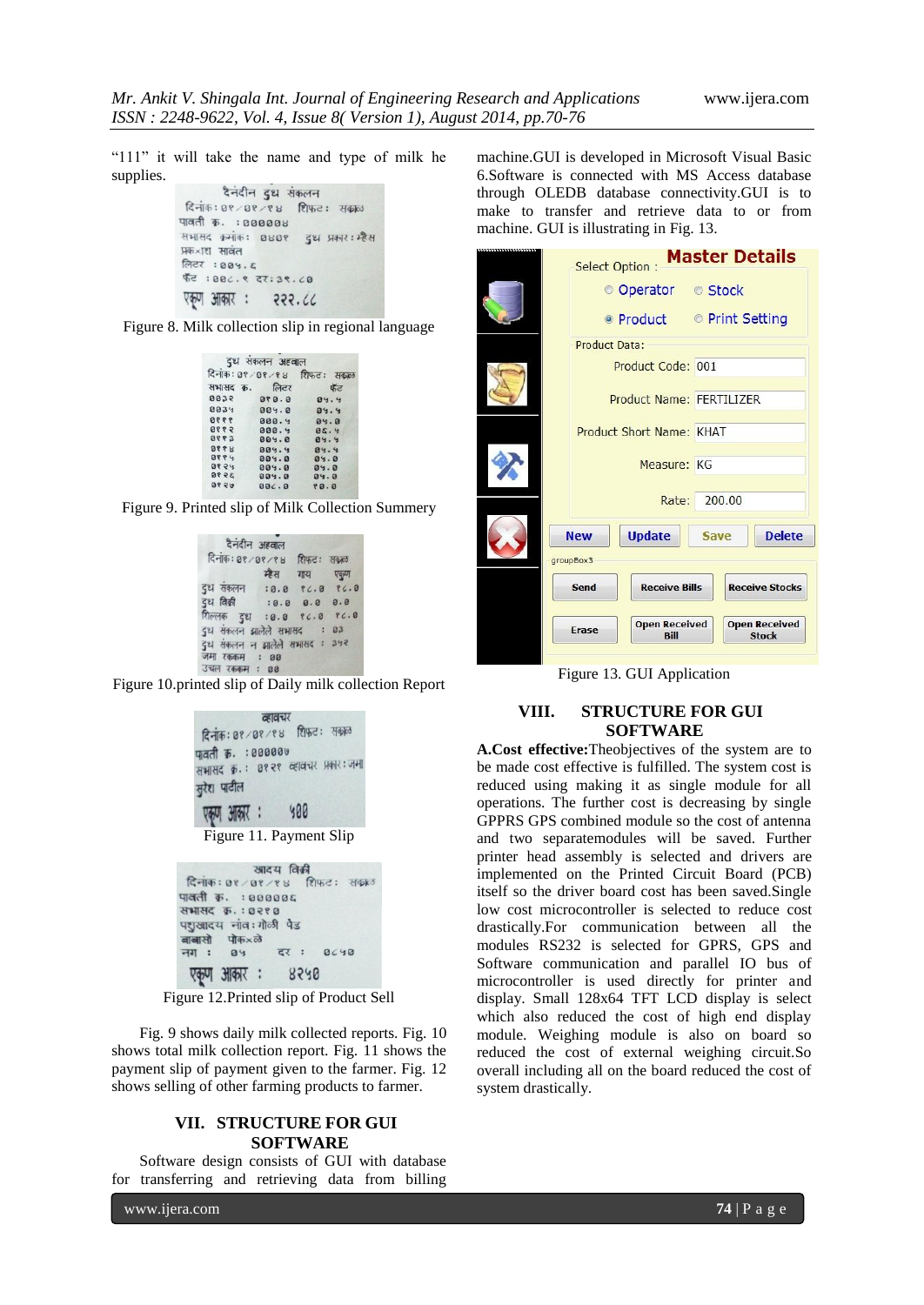**B.Highly Portable***:*The system is on now single module except fat analyzer. So system becomes highly portable.As the weight of system becomes around 3.2 Kg which includes all, makes system portable.

**C.Manpower reduced***:* With GPRS connectivity System send the data to the server by GPRS module on the system,so the manpower required for collecting and storing data is reduced.

**D.Avoids Data Tempering** *:*As the weight is directly taken by system so notempering of weight can be possible. Earlier system mention in system can take weight from external weighing scale so the tempering of data is possible.

## **IX. CONCLUSION**

In this paper, we have presented a cost effective,highly portable milk collection system using single module solution with GPRS and GPS connectivity for sending data to remote server.In future this system can also be modified and used for various collection processes. The improvement on GPRS that is uses 2G can be replaced by 3G and 4G for high speed. The prototype of system has been developed and tested successfully. It collects milk and stores the complete data into in to its memory and also send real time data and GPS location if GPRS connectivity is available, otherwise stores the data and send data to remote server later on when GPRS connectivity available. The System prototype is tested on single system module and remote server which handles the data.

#### **REFERENCES**

- [1] B. Bowonder, B R Raghu Prasad and AnupKotla ―*ICT application in a dairy industry:The e-experience of Amul*", Int. J. of Services Technology and ManagementVol.6, No. $3/4/5$ , pp.241 265,2005
- [2] YadavS.N.,Mrs. Kulkarni V.A. "Design of *milk analysis embedded system for dairy*  farmers", International journal of Electronics and Communication Engineering and Technology Vol 3 Issue 2,pp 286-293,2012
- [3] FuzhenXie, ChunruXiong, Jufang Hu ―*A Wireless Data Collection System Using PIC16F877 and GPRS*," IEEE International Conference on Computer Science and Electronics Engineering, PP. 437-439, 2012
- [4] Yang Kai, Zhang Junmei, Li Wenbin, Yang Liu, GaoLin,XueHuixia ―*Weighing System of Fruit-Transportation Gyro car Based on*  ARM," IEEE Third International Conference on Measuring Technology and Mechatronics Automation, PP. 1146-1149, 2011
- [5] Wael El-Medany, Alauddin Al-Omary,Riyadh Al-Hakim, and Sufyan Al-Irhayim ―*A Cost Effective Real-Time Tracking System Prototype Using Integrated GPS/GPRS Module*,‖ IEEE Sixth International Conference on Wireless and Mobile Communications, PP 521-525, 2010
- [6] B. Bowonder, B R Raghu Prasad and AnupKotla ―*ICT application in a dairy industry: The e-experience of Amul*," PP 1-32
- [7] [Chang Sheng,](http://ieeexplore.ieee.org/xpl/abstractAuthors.jsp?tp=&arnumber=5565882&url=http%3A%2F%2Fieeexplore.ieee.org%2Fxpls%2Fabs_all.jsp%3Farnumber%3D5565882)[YangChenghui](http://ieeexplore.ieee.org/search/searchresult.jsp?searchWithin=p_Authors:.QT.Yang%20Chenghui.QT.&searchWithin=p_Author_Ids:37542003600&newsearch=true) ―*circuit design of electronic weighing scale*‖[,Industrial and](http://ieeexplore.ieee.org/xpl/mostRecentIssue.jsp?punumber=5559274)  [Information Systems \(IIS\),2nd International](http://ieeexplore.ieee.org/xpl/mostRecentIssue.jsp?punumber=5559274)  [Conferencev](http://ieeexplore.ieee.org/xpl/mostRecentIssue.jsp?punumber=5559274)ol 1,pp 185-187,2010
- [8] [Yeong-Kang Lai](http://ieeexplore.ieee.org/search/searchresult.jsp?searchWithin=p_Authors:.QT.Yeong-Kang%20Lai.QT.&searchWithin=p_Author_Ids:37277037000&newsearch=true) [,Adik Liu](http://ieeexplore.ieee.org/search/searchresult.jsp?searchWithin=p_Authors:.QT.Adik%20Liu.QT.&searchWithin=p_Author_Ids:37419919200&newsearch=true) ; [Lien-Fei Chen](http://ieeexplore.ieee.org/search/searchresult.jsp?searchWithin=p_Authors:.QT.Lien-Fei%20Chen.QT.&searchWithin=p_Author_Ids:37280385900&newsearch=true) ―*Fast and high-accuracy design and implementation for home electronic weighing scale applications*―, Consumer Electronics, ICCE,pp 269-270, 2005
- [9] Prof. T.P. Rama Rao "Dairy Information **Services Kiosk and Dairy Portal," Centre** for Electronic Governance, Indian Institute of Management, Ahmedabad, PP 1-8
- [10] Drumea A, PopescuCamelia, Svasta P ―*GSM Solutions for Low Cost Embedded*  Systems for Industrial Control", 28 Int. Spring Seminar on Electronics technology, IEEE, 2005, pp. 226-230.
- [11] Malik Sikandar Hayat Khiyal, Aihab Khan, ErumShehzadi ―*SMS Based Wireless Home Appliance Control System (HACS) for Automating Appliances and Security*‖, Issues in Informing Science and Information Technology, Volume 6, 2009.
- [12] O. Aloquili, A. Elbanna, and A. Al-Azizi, ‖*Automatic vehicle location tracking system*  based on GIS environment", Software, IET Volume 3, Issue 4, pp. 255 – 263, 2009.
- [13] [Tsumura, T](http://ieeexplore.ieee.org/search/searchresult.jsp?searchWithin=p_Authors:.QT.Tsumura,%20M..QT.&searchWithin=p_Author_Ids:37295203900&newsearch=true)akeuchi[,Shimizu,](http://ieeexplore.ieee.org/search/searchresult.jsp?searchWithin=p_Authors:.QT.Shimizu,%20I..QT.&searchWithin=p_Author_Ids:37338303700&newsearch=true) ―*A BiCMOS thermal head intelligent driver with density controllers for full-tone rendition printers*‖, [Solid-State Circuits, IEEE Journal](http://ieeexplore.ieee.org/xpl/RecentIssue.jsp?punumber=4)  [of](http://ieeexplore.ieee.org/xpl/RecentIssue.jsp?punumber=4) Volume 23, Issue  $2$ , pp.437 – 441, 1998
- [14] [Ding Peng](http://ieeexplore.ieee.org/search/searchresult.jsp?searchWithin=p_Authors:.QT.Ding%20Peng.QT.&newsearch=true), [Yao Kaixue](http://ieeexplore.ieee.org/search/searchresult.jsp?searchWithin=p_Authors:.QT.Yao%20Kaixue.QT.&newsearch=true) "*Implementation of ET-G12864EV1 LCD multilevel menu ba*sed on C8051F340", Control and Decision [Conference \(CCDC\)25th Chinese,](http://ieeexplore.ieee.org/xpl/mostRecentIssue.jsp?punumber=6552458) pp.4166 – 4170,2013
- [15] GooglemapsApi [online], Retrieved 19/01/2014,Available https://developers.google.com/maps/docume ntation